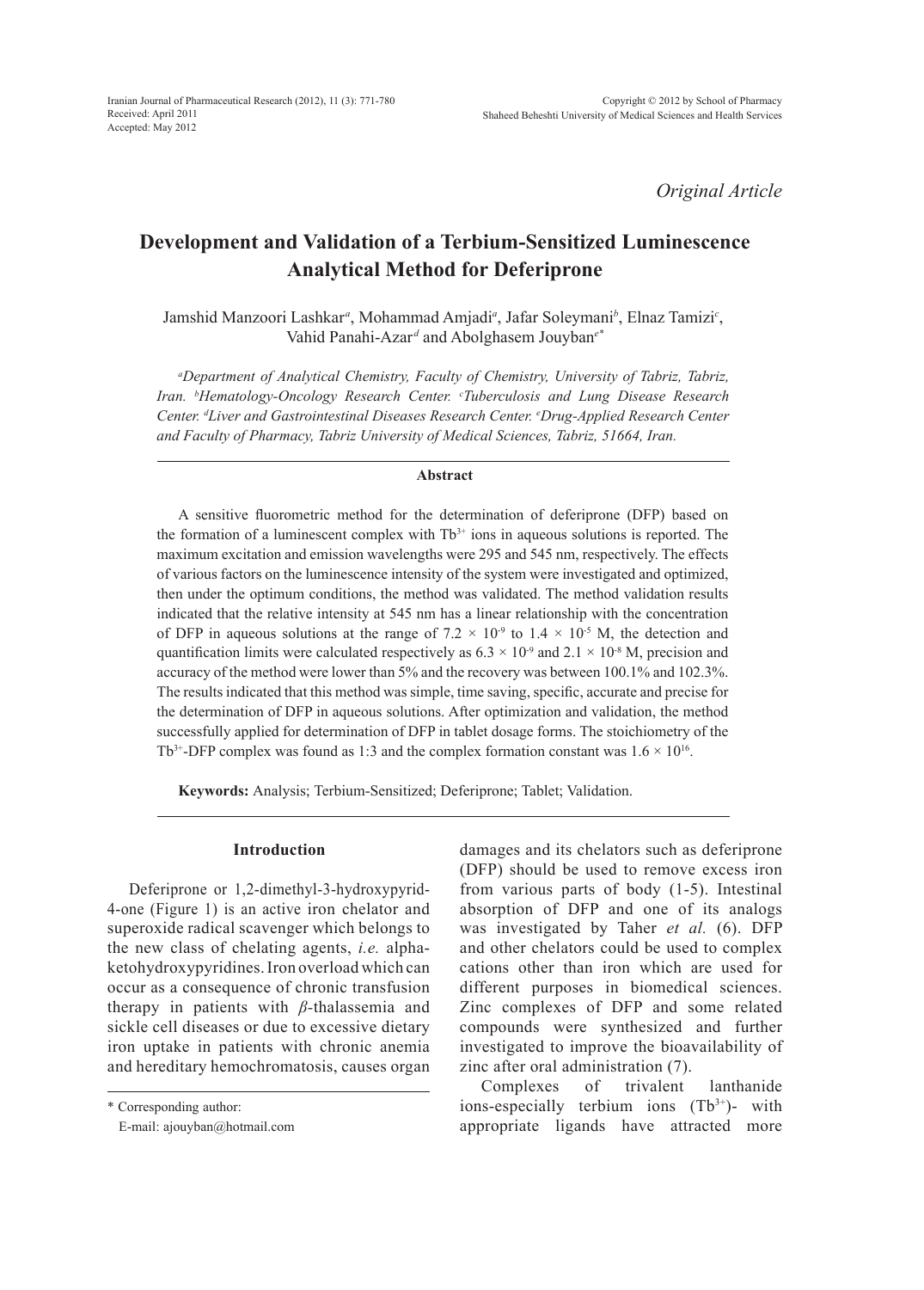

**Figure 1.** Chemical structure of deferiprone.

attention in recent years. Tb<sup>3+</sup> ions have specific physicochemical properties because of their electronic structure, which is made these ions useful probes and sensors in chemical and biomedical analyses. The electron transition in the 4f shells is responsible for the narrow emission bands in NIR to UV range with long emission lifetimes, large Stock's shifts (> 200 nm) and  $\mu$ s-luminescence decay times (8-14).

The lanthanide sensitized luminescence is a highly selective method because when lanthanide ions form chelate with certain organic ligands, characteristic emission spectra are obtained. These ions, as analytical reagents, are stable and can form stable luminescent complexes with ligands and have poor absorption in the gastrointestinal tract and cannot penetrate living cells when injected (11). Due to these characteristics,  $Tb^{3+}$  ions are widely employed in some applications, such as the investigation of the function of nucleic acids, immunoassays, direct determination of organic compounds and detection of analytes in chromatographic and electrophoretic methods (11-17).

Few methods such as HPLC (4), and voltammetry (3, 18, 19), have been developed for determination of DFP in biological fluids and tablets. In this study, a terbium sensitized luminescence method based on the formation of Tb3+-DFP complex in aqueous solution is developed and successfully applied to analyze DFP tablet contents.

## **Experimental**

#### *Reagents and solutions*

All chemicals and solvents were of analytical reagent grade. Double distilled water was used throughout. A  $10^{-2}$  M of Tb<sup>3+</sup> solution was prepared by dissolving the appropriate amount of  $Tb^{3+}$  chloride hexahydrate  $(TbCl<sub>3</sub>, 6H<sub>2</sub>O)$ (Acros Organics, New Jersey, United States) in double distilled water and stored in polyethylene containers to avoid memory effects of terbium adsorbed on glass vessels.

A stock solution (1000 μg/mL) of DFP (Arasto Pharmaceutical Company, Tehran, Iran) was prepared via dissolving in absolute ethanol and stored at room temperature. A 0.01 M Tris- (hydroxymethyl)aminomethan–hydrochloric acid (Tris–HCl) buffer solution was prepared by dissolving a desired amount of Tris–HCl (Merck, Darmstadt, Germany) in water, making up the volume to 100 mL with water. Working standard solutions were prepared daily through dilution of the stock standard solutions with water. DFP (500 mg) tablets were purchased from a local pharmacy store with the trademark of Avicenna Laboratories (Tehran, Iran).

#### *Apparatus*

Luminescence spectra and intensity measurements were performed by means of a JASCO FP-750 Spectrofluorometer (Tokyo, Japan) equipped with a 150 W xenon lamp and 1.0 cm quarts cells. The excitation and emission monochromator bandwidths were 10 nm. The excitation wavelength was set at 295 nm and the luminescence was measured using the peak height at 545 nm. All measurements were performed at  $0 \pm 0.1$ °C using a Peltier thermostated cell holder (Tokyo, Japan). The pH of the solutions was measured with Metrohm model 744 pH meter (Herisau, Switzerland).

## *Experimental procedure*

To 10 mL tubes, solutions were added in the following order: 3 mL from  $1 \times 10^{-3}$  M Tb<sup>3+</sup> solution, 0.5 mL from 0.1M buffer solution and suitable aliquots of DFP solution. The mixture was diluted to the mark with double distilled water. The luminescence intensities (F) were measured at  $\lambda_{\rm ex}/\lambda_{\rm em}$  = 295/545 nm. All measurements were the average of three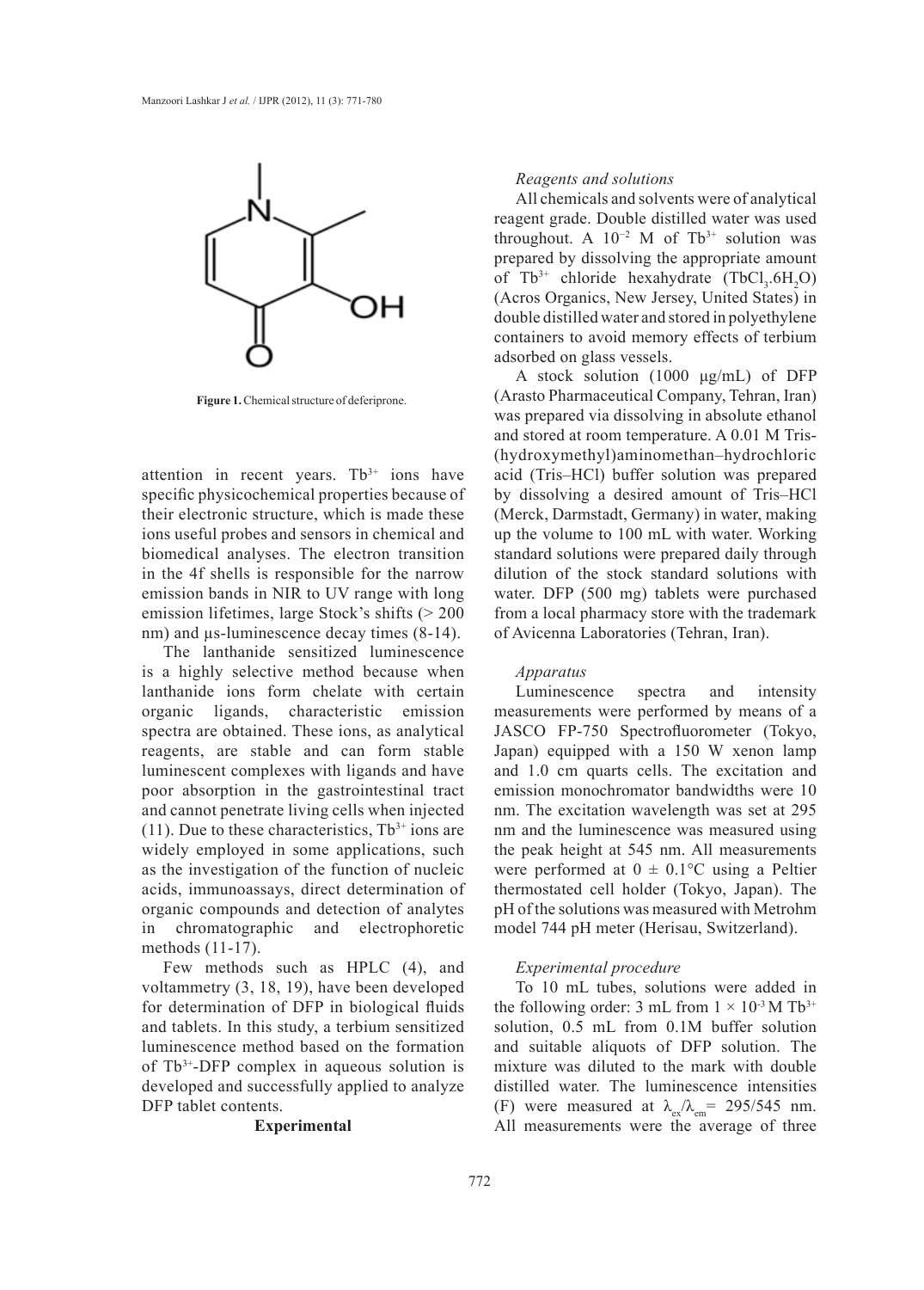

**Figure 2.** Luminescence excitation (A) and emission (B) spectra of: Tb<sup>3+</sup>-DFP complex. Experimental conditions:  $[Tb^{3+}] = 10^{5}$  M;  $[DFP] = 7.2 \times 10^{-6}$  M; pH = 7.5;  $\lambda_{\text{ex}}/\lambda_{\text{em}} = 295$  nm/545 nm.

replicates.

#### *Method validation*

The method validation included accuracy, precision, linearity, limit of detection, limit of quantification and stability.

Linearity was evaluated by analyzing standard solutions of DFP in the range of  $7.2 \times 10^{-9}$  to  $1.4 \times 10^{-5}$  M. The luminescence intensities were plotted versus DFP concentrations in samples and the calibration equation was obtained by linear regression analysis.

The detection and quantification limits calculated as  $3S_b/m$  and 10  $S_b/m$  respectively, where  $S_b$  is standard deviation of 10 blank samples luminescence intensities and m is slope of calibration graph.

The precision of the method was assessed through intra-day and inter-day precisions. For intra-day precision, 6 repeated analyses of standard solutions, at the concentrations of 0.072  $\times$  10<sup>-6</sup>, 7.2  $\times$  10<sup>-6</sup> and 13.0  $\times$  10<sup>-6</sup> M performed. Inter-day precision was evaluated by repeated analyses performed on 3 days using the same samples, then relative standard deviations (RSDs) were calculated.

Accuracy was expressed as percent of deviation between the true and measured values and recovery was expressed as a percent of the obtained value to real value of the sample. To assess the accuracy and recovery, replicate analyses of standard solutions, at the concentrations of  $0.072 \times 10^{-6}$ ,  $7.2 \times 10^{-6}$  and  $13.0 \times 10^{-6}$  M were performed.

For the determination of short term room temperature stability, three samples at the concentrations of  $0.072 \times 10^{-6}$ ,  $7.2 \times 10^{-6}$  and  $13.0 \times 10^{-6}$  M were prepared and kept at room temperature (23  $\pm$  2 °C) for 12 hours, after this period samples were analyzed, then the samples luminescence intensities were compared with those of the fresh stock solutions. For evaluation of stock solution stability, stock samples were prepared and kept at room temperature for 6 hours, then samples prepared and refrigerated for 7 days, then samples were analyzed and the luminescence intensities were compared with the fresh stock solutions.

#### *Sample preparation*

Ten DFP tablets were ground into homogenized powder. Then 0.8160 g powder, corresponding to one tablet, was dissolved in about 10 mL of absolute ethanol in a small beaker. The solution was filtered, the residue was washed with ethanol several times, and then diluted with ethanol to 100 mL. Working solution was prepared by appropriate dilution of this sample solution, so that the final concentration was within the linear range.

#### **Results and Discussion**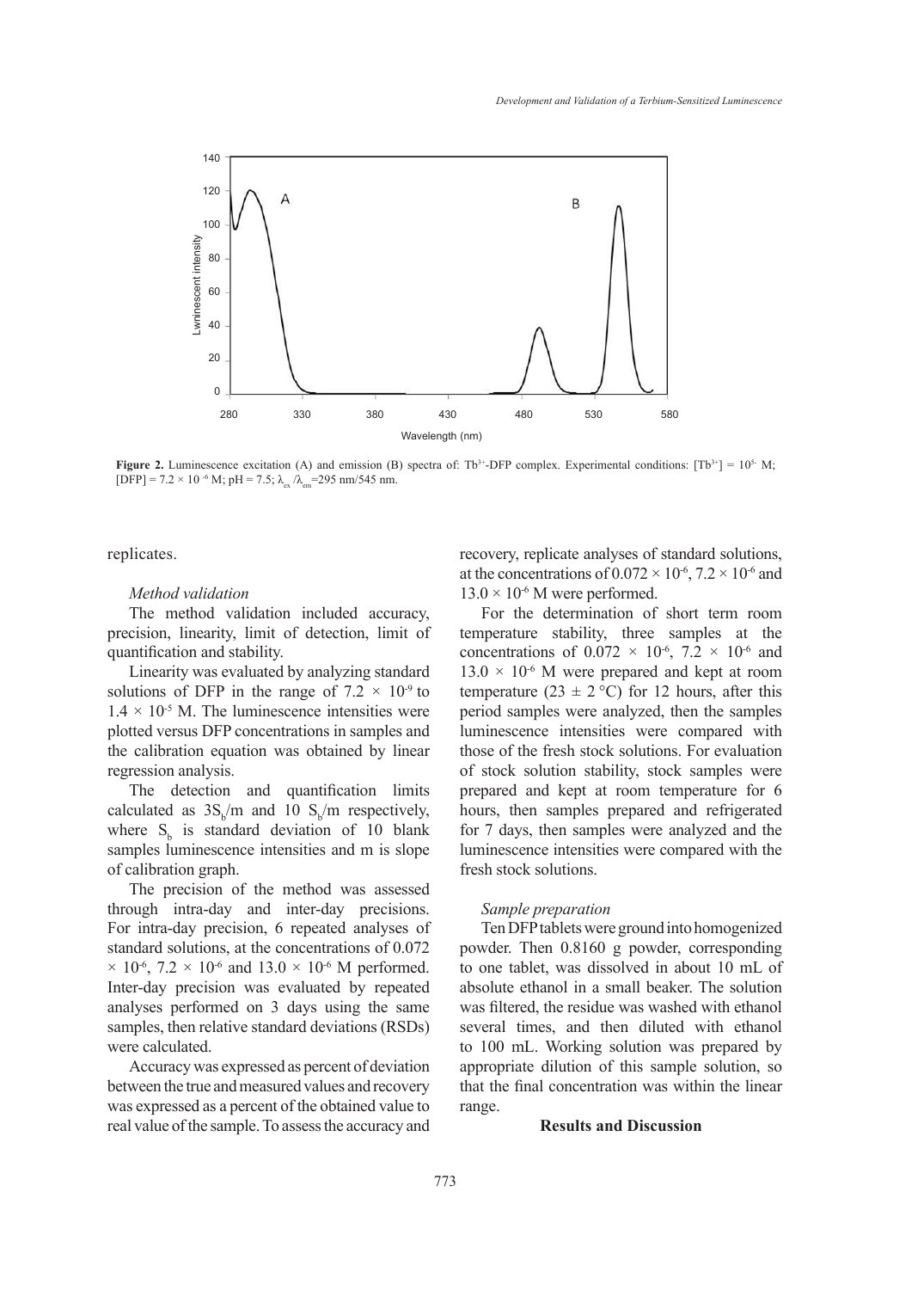

**Figure 3.** Absorption spectra of DFP in different systems (background correction was done by using a reference solution): DFP (1, 2); .(Tb<sup>3+</sup>-DFP (3, 4) and Tb<sup>3+</sup>(5). Conditions: [Tb<sup>3+</sup>] = 1.0 × 10<sup>-4</sup> M, [DFP] =2.87 × 10<sup>-5</sup> M (1, 3), 1.44 × 10<sup>-5</sup> M (2, 4)

# *Spectral analysis Luminescence spectra*

Luminescence emission and excitation spectra of  $Tb^{3+}-DFP$  are shown in Figure 2. Solutions containing only  $Tb^{3+}$  or DFP did not show any measurable luminescence with excitation at 295 nm. Under the same conditions, the characteristic luminescence spectrum of Tb3+-DFP was observed, with two emission peaks at 545 nm and 490 nm. These peaks are the characteristic luminescence peaks of Tb<sup>3+</sup> and correspond to  ${}^5D_4 \rightarrow {}^7F_6$  and  ${}^5D_4 \rightarrow {}^7F_5$  transitions, respectively, of which the emission at 545 nm is much stronger. The luminescence intensity was proportional to the concentration of DFP.

## *Absorption spectra*

Absorption spectra of  $Tb^{3+}$  (spectrum 5,  $[Tb^{3+}]= 10^{-4}$  M), DFP (spectra 1 and 2, [DFP]=2.85  $\times$  10<sup>-5</sup> M and [DFP]=2.85  $\times$  10<sup>-5</sup> M) and Tb<sup>3+</sup>-DFP (spectra 3 and 4,  $|Tb^{3+}| = 10^{-4}$  $M + [DFP]=2.85 \times 10^{-5}$  M and  $[Tb^{3+}]= 10^{-4}$  M + [DFP]= $1.44 \times 10^{-5}$  M) are shown in Figure 3. It can be seen that after addition of  $Tb^{3+}$  into the DFP solution, a small red shift occurred in the maximal absorption peak, which is due to the

formation of Tb3+-DFP complex.

*Factors affecting the luminescence intensity of the system*

#### *Effect of pH*

A series of Tris buffer solutions with different pH values but the same concentrations of other reagents together with corresponding blank solutions were prepared and their luminescence signals were measured at  $\lambda_{\rm ex}/\lambda_{\rm em}$  = 295 nm/545 nm. As shown in Figure 4, the luminescence intensity of Tb3+–DFP complex strongly depended on pH and reached a maximum value at 7.5. Thus, pH 7.5 was selected for the following experiments.

## *Effect of buffer concentration*

The effect of different concentrations of buffer on the luminescence intensity of the system is shown in Figure 5. At lower concentrations of Tris, the OH groups of water molecules surrounded the terbium ions and actrd as effective luminescence quenchers due to OH oscillation, thus leading to a decrease in the luminescence intensity. As the concentration of buffer is increased, Tris ligands might prevent  $Tb^{3+}$  ion from coordinating water around and so the luminescence intensity is increased. The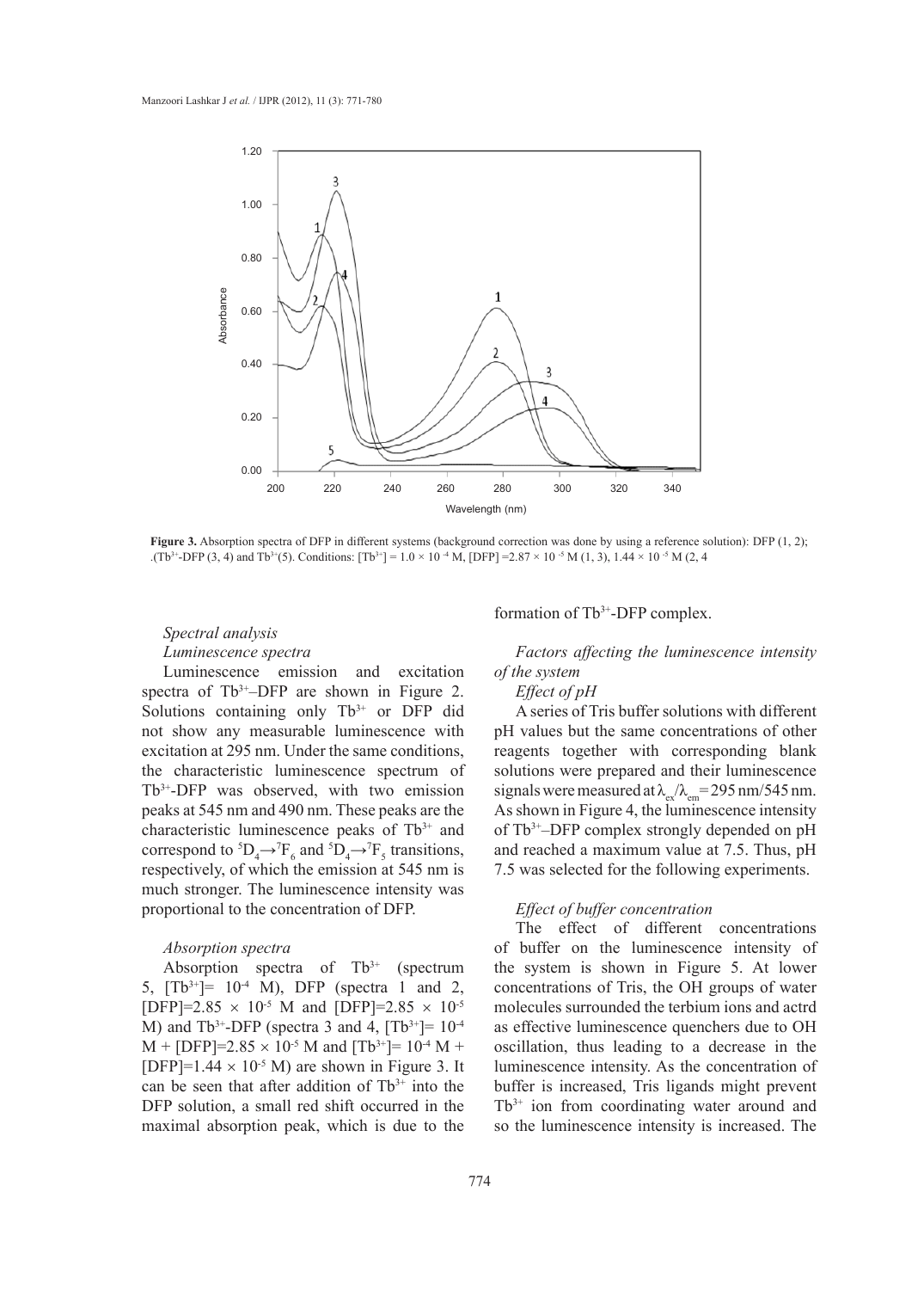

**Figure 4.** Effect of pH, conditions:  $[Tb^{3+}] = 10^{-5}$  M,  $[DFP] = 7.2 \times 10^{-6}$  M,  $\lambda_{ex}/\lambda_{em} = 295$  nm/545 nm.

results indicated that 0.5 mL of 0.1 M Tris– HCl buffer solution in 10 mL mixture was the optimum buffer volume.

## *Effect of terbium (III) concentration*

The effect of  $Tb^{3+}$  concentration on the luminescence intensity of Tb3+–DFP system

was studied when the pH and concentration of buffer got fixed at 7.5 and 0.005 M . The results are shown in Figure 6. It can be seen that luminescence intensity was the highest when the concentration of  $Tb^{3+}$  in the mixture was  $3.0 \times 10^{-4}$  M. Therefore, the concentration of Tb<sup>3+</sup> in the mixture was chosen at  $3.0 \times 10^{4}$  M



**Figure 5.** Effect of buffer concentration, conditions:  $[Tb^{3+}] = 10^{-5}$  M,  $[DFP] = 7.2 \times 10^{-6}$  M,  $pH = 7.5$ .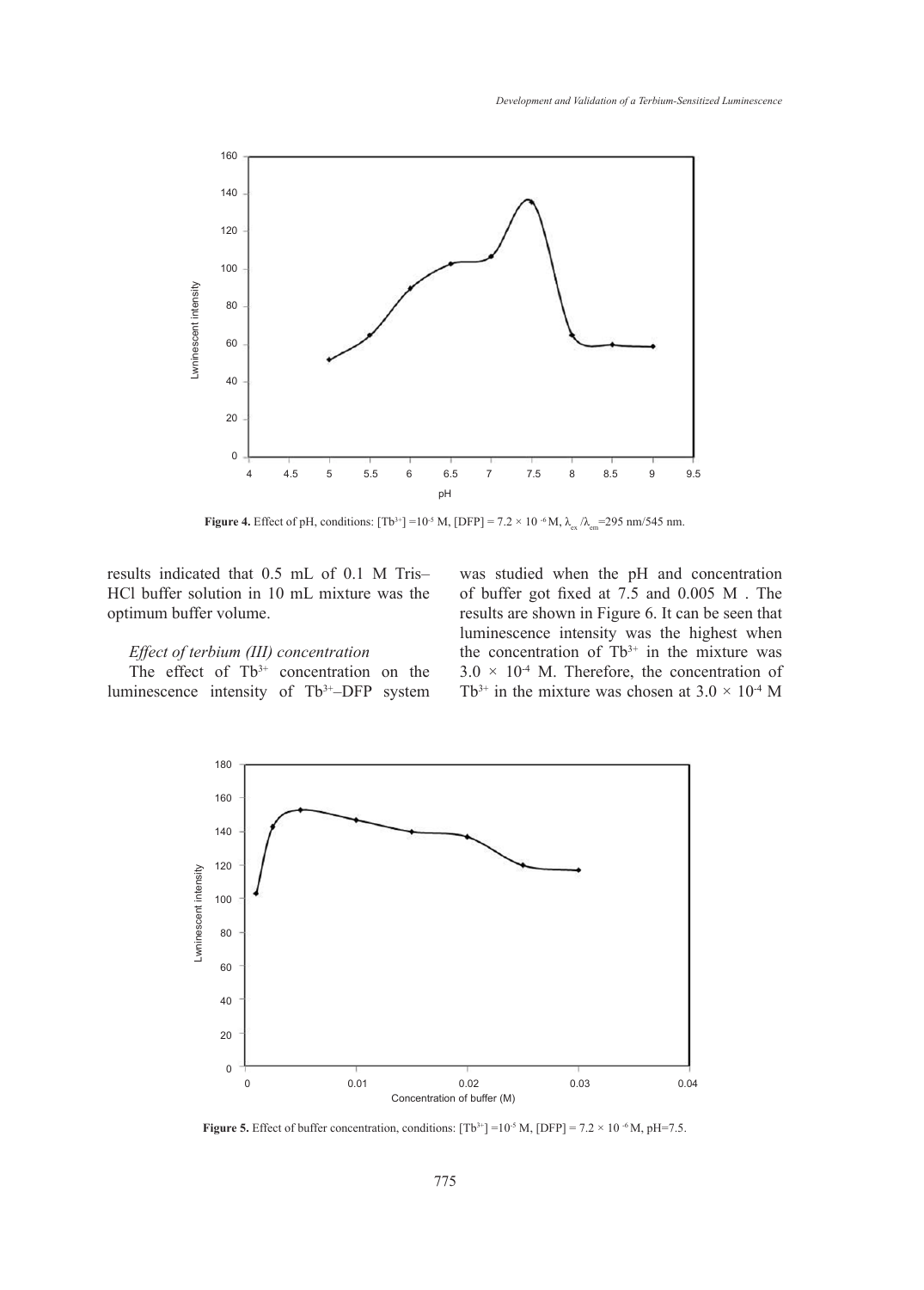

**Figure 6.** Effect of terbium (III) concentration, conditions: [DFP] =  $7.2 \times 10^{-6}$  M, pH =  $7.5$ .

for further investigations. The stoichiometry of the complex was studied using Job's method, i.e. equal concentration of  $Tb^{3+}$  and DFP were used. The ratio of molar fraction Tb<sup>3+</sup>: DFP was varied and luminescence intensity of the complex was recorded. The maximum intensity was obtained at a mole fraction of 0.25 (Figure 7), thus a stoichiometry of Tb<sup>3+</sup>: DFP achieved as 1:3.

The complex formation constant was calculated using a method described elsewhere (20) and was  $1.6 \times 10^{16}$ .

## *Effect of temperature*

Temperature had great influence on the luminescence intensities of this system. The luminescence intensity sharply decreased with



**Figure 7.** Determination of the stoichiometry of the terbium (III), conditions: DFP complex using Job's method; [DFP] and  $[Tb^{3+}] = 3.0 \times T$  $10^{-4}$  M, pH=7.5.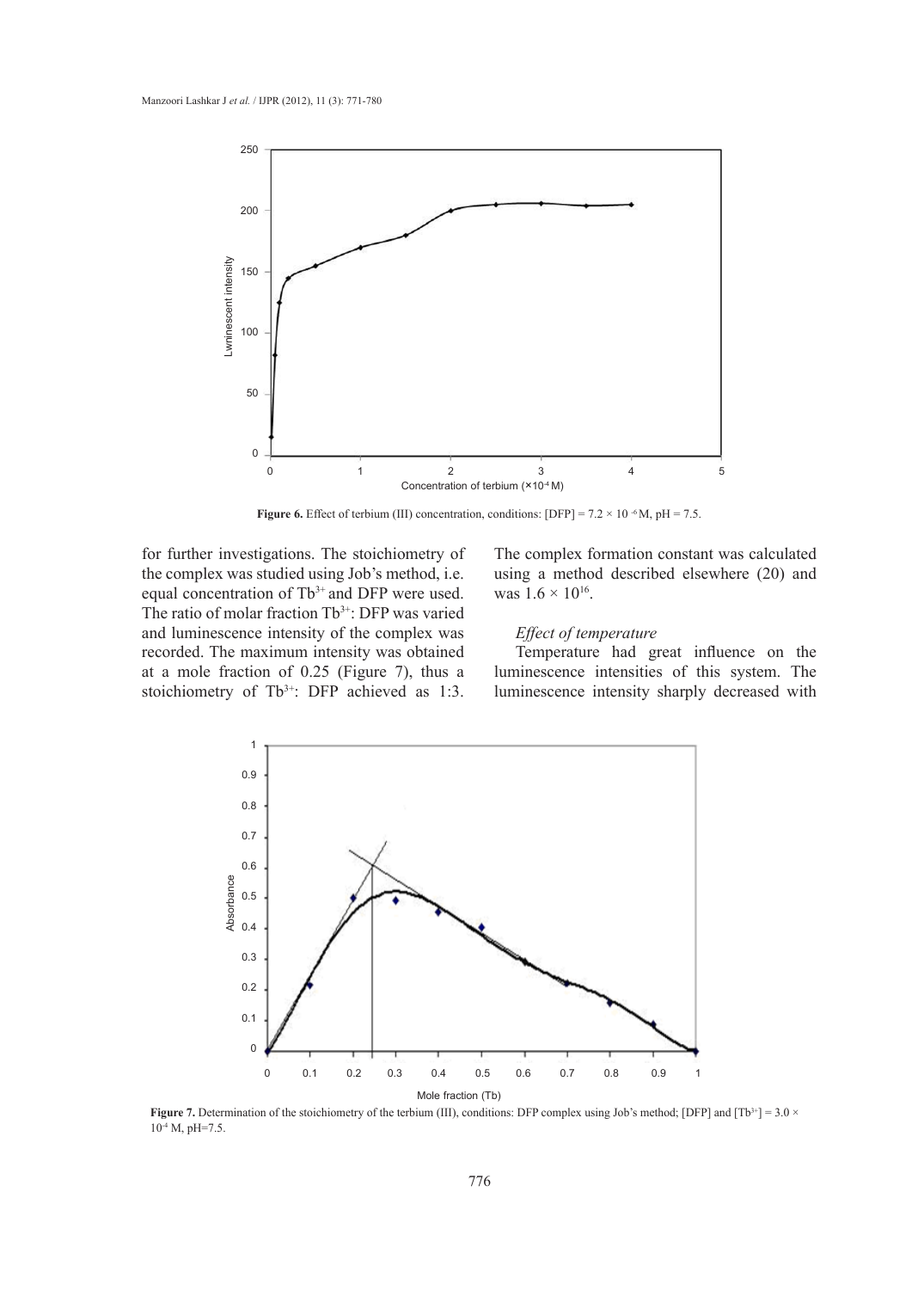

**Figure 8.** Effect of temperature, conditions:  $[Tb^{3+}] = 3 \times 10^{-4}$  M,  $[DFP] = 7.2 \times 10^{-6}$  M,  $pH = 7.5$ .

temperature from 0°C to 60°C. Therefore, 0°C was selected for further study (Figure 8).

# *Effect of time*

Under the optimum conditions, the effect of time on the luminescence intensity was studied at 0°C. The results showed that the luminescence intensity is stable at the first 25 min after addition of all reagents. In this study, 3 min was set as the optimum value for all luminescence intensity measurements (Figure 9).

## *Effect of the order of addition*

Finally, the effect of the order of addition was tested. For this purpose, series of solutions



**Figure 9.** Effect of time, conditions:  $[Tb^{3+}] = 3 \times 10^{-4}M$ ,  $[DFP] = 7.2 \times 10^{-6}M$ ,  $pH = 7.5$ .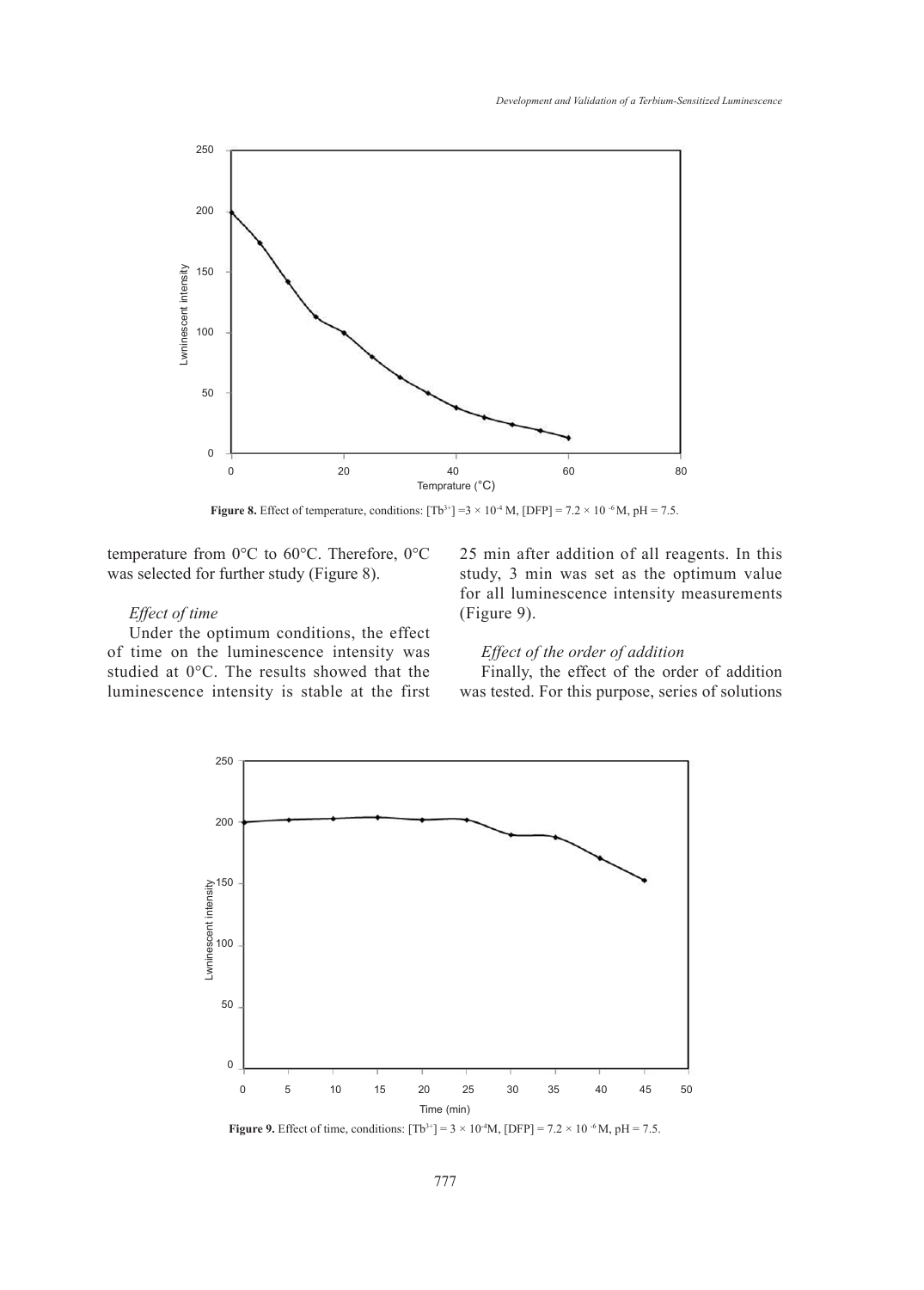**Table 1.** Linearity parameters of the method in standard solution.

| Data point <sup>a</sup> | Slope                | Y-intercept | $\mathbf{H}$ | <b>Range</b>                                 | ∟OD'                 | $\mathbf{LOO}^c$     |
|-------------------------|----------------------|-------------|--------------|----------------------------------------------|----------------------|----------------------|
|                         | $2.56 \times 10^{7}$ | 2.413       | 0.999        | $7.2 \times 10^{-9}$ to $1.4 \times 10^{-5}$ | $6.3 \times 10^{-9}$ | $2.1 \times 10^{-8}$ |

<sup>a</sup>Data point is the number of concentrations included in the calibration graph.<sup>b</sup>r is the correlation coefficient of calibration graph. The results were achieved through 6 repeated analyses for each sample.

with different addition orders of reagents were measured at  $\lambda_{\rm ex}/\lambda_{\rm em} = 295$  nm/545 nm. Based on the results, we selected  $Tb^{3+}$ , Tris-HCl, and DFP as the best order for this assay.

#### *Analytical figures of merit*

Under the optimal conditions, calibration graph for the determination of DFP was constructed. The linearity parameters for DFP are shown in Table 1. Results of linearity evaluation indicated that, this method was linear in the range of  $7.2 \times 10^{-9}$  to  $1.4 \times 10^{-5}$  M for determination of DFP in aqueous solutions with a correlation coefficient of 0.999. The detection and quantification limits calculated from calibration graphs, are also given in Table 1.

Details of the analytical performances of the previously reported methods and the proposed method for the determination of DFP are summarized in Table 2. Compared with the previous methods, the proposed method is simple and has relatively lower detection limit and lower linearity range.

The results for precision, accuracy and recovery of the method respectively were given in Tables 3 and 4; these results illustrated that the proposed method is accurate and precise for determination of DFP.

The stability data for the proposed method was shown in Table 5 and the results indicated that, it is stable in short term room temperature and in stock solutions.

## *Analytical application Determination of DFP in tablets*

The developed method was applied to the determination of DFP in tablets prepared according to the sample preparation procedure. For the assay of DFP, the samples must be diluted properly within the linear range of the determination of DFP and the sample solution was analyzed , using the standard calibration method. Label claim of each DFP tablet is 500 mg, and the measured amount of DFP in tablet was 503.3 ± 2.7 mg. The relative standard deviation for determination of DFP in tablets was 2.2% and the obtained recovery was 97.3-102.7%.

#### **Conclusion**

In this study, a new spectrofluorimetric method was developed for the determination of trace amounts of DFP. DFP which can form a complex with  $Tb^{3+}$  and remarkably enhance its luminescence intensity at 545 nm. The enhanced luminescence intensity is proportional to the concentration of DFP. The results illustrated that, the proposed method was linear, accurate, precise and stable for determination of DFP in aqueous solutions. This method has been successfully applied to the determination of DFP in tablet samples. In addition to lower LOD of the proposed method in comparison with the HPLC and voltammetric methods, its simplicity could be considered as its main advantage. It requires just simple dilution of the sample

|  |  |  | <b>Table 2.</b> Comparison of the proposed method with other methods used for determination of deferiprone. |
|--|--|--|-------------------------------------------------------------------------------------------------------------|
|--|--|--|-------------------------------------------------------------------------------------------------------------|

| Method                                 | Linear range                              | <b>Detection limit</b> | Reference |
|----------------------------------------|-------------------------------------------|------------------------|-----------|
| <b>HPLC</b>                            | $3.5 \times 10^{-6} - 1.4 \times 10^{-5}$ | $3.5 \times 10^{-7}$   | 4         |
| <b>Voltammetry</b>                     | $9.9 \times 10^{-5} - 5.3 \times 10^{-4}$ | $1.9 \times 10^{-5}$   | 19        |
| <b>Cyclic voltammetry</b>              | $3.0 \times 10^{-5} - 1.0 \times 10^{-3}$ | $1.4 \times 10^{-5}$   |           |
| <b>Cyclic voltammetry</b>              | $5.0 \times 10^{-5} - 1.0 \times 10^{-3}$ | $5.3 \times 10^{-7}$   | 18        |
| <b>Terbium sensitized luminescence</b> | 7.1 $10^{-9} - 1.4 \times 10^{-5}$        | $6.3 \times 10^{-9}$   | This work |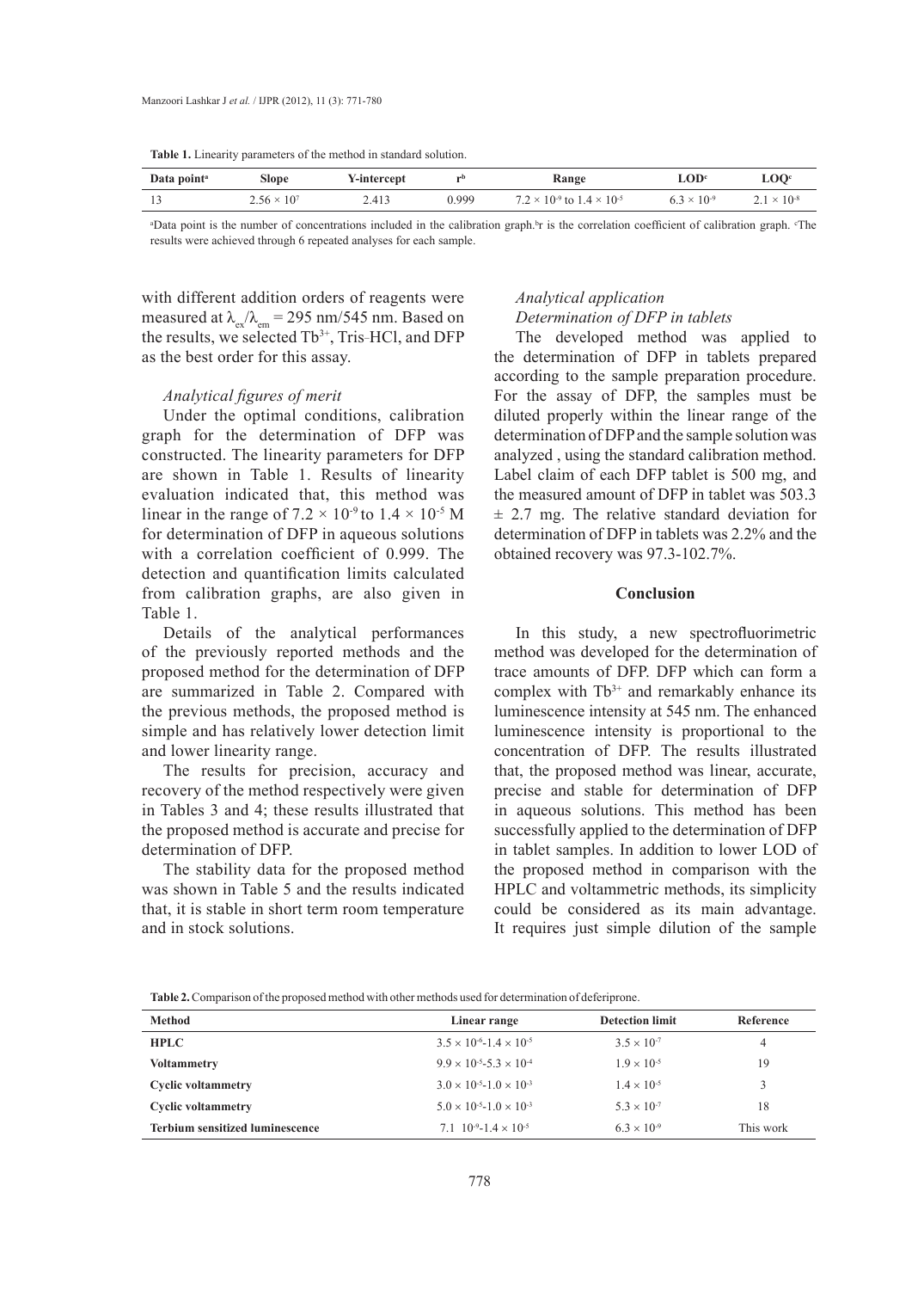Table 3. Precision (RSD %) of the method obtained for standard solutions.

|                                    |                                                                                                  | Concentration $(\times 10^{-6})$ |           |           |           |
|------------------------------------|--------------------------------------------------------------------------------------------------|----------------------------------|-----------|-----------|-----------|
| 0.072                              |                                                                                                  |                                  | 7.20      | 13.0      |           |
| Intra-day                          | Inter-day                                                                                        | Intra-day                        | Inter-day | Intra-day | Inter-day |
| 2.9                                | 4.8                                                                                              | 2.1                              | 1.3       | 1.2       | 1.3       |
|                                    | <b>Table 4.</b> Accuracy and recovery of the developed method in standard solutions.<br>Accuracy |                                  |           | Recovery  |           |
| Concentration $(\times 10^{-6} M)$ |                                                                                                  |                                  |           |           |           |
| 0.072                              | 7.20                                                                                             | 13.0                             | 0.072     | 7.20      | 13.0      |
| 4.80                               | 1.25                                                                                             |                                  |           |           |           |

The accuracy and recovery results achieved by 6 repeated analyses for each concentration.

**Table 5.** Details of the stability of the proposed method for three concentrations investigated.

|                                    | Short term room temperature stability |       |       | <b>Stock solution stability</b> |      |       |
|------------------------------------|---------------------------------------|-------|-------|---------------------------------|------|-------|
| Concentration $(\times 10^{-6} M)$ | 0.072                                 | 7.20  | 13.0  | 0.072                           | 7.20 | 13.0  |
| Recovery %                         | 98.9                                  | 100.6 | 103.1 | 93.0                            | 98.6 | 101.0 |
| $RSD\%$                            | 3.5                                   | 2.3   |       | 44                              |      |       |

The results achieved by 6 repeated analyses for each sample.

and no further pre-treatment is required using the proposed method which is an important parameter especially in the routine application of the method where huge number of samples should be analyzed every day. This is not the case for the previously reported analytical methods.

#### **Acknowledgment**

The authors would like to thank the Hematology-Oncology Research Center, Tabriz University of Medical Sciences for the partial financial support under grant No. 2218 and Arasto Pharmaceutical Co. for supplying DFP powder.

#### **References**

- Wanless IR, Sweeney G, Dhillon A P, Guido M, Piga (1) A, Galanello R, Rita Gamberini M, Schwartz E and Cohen AR. Lack of progressive hepatic fibrosis during long-term therapy with deferiprone in subjects with transfusion-dependent bete-thalassemia. *Blood* (2002) 100: 1566-1569.
- (2) Olivieri NF and Brittenham GM. Long-term trials of deferiprone in cooley's anemia*. Ann. N. Y. Acad. Sci.* (1998) 80: 217-222.
- Yadegari H, Jabbari A, Heli H, Moosavi-Movahedi (3)

AA and Majidi S. Electrochemistry of deferiprone as an orally active iron chelator and HIV-1 replication inhibitor and its determination. *J. Braz. Chem. Soc.* (2008) 19: 1017-1022.

- (4) Goddard JG and Kontoghiorghes GJ. Development of an HPLC method for measuring orally administered 1-substitiutd 2-alkyl-3-hydroxyprid-4-one iron chelators in biological fluids. *Clin. Chem.* (1990) 36: 5-8.
- Goncalves S, Paupe V, Dassa EP and Rustin P. (5) Deferiprone targets aconitase: Implication for Fridreich's ataxia. *BMC Neurol.* (2008) 8: 20-25.
- Taher M, Saghaie L and Abrahilmi M. Investigation of (6) intestinal absorption of pyridinones in rat. *Iranian J. Pharm. Res*. (2004) 4: 201-207.
- (7) Saghaie L, Houshfar Gh and Neishabor M. Synthesize and determination of partition coefficients of zinc complexes with clinical potential application. *Iranian J. Pharm. Res.* (2006) 3: 179-189.
- (8) Dossing A. Luminescence from lanthanide  $(3+)$  ions in solution. *Eur. J. Inorg. Chem.* (2005) 8: 1425-1434.
- Ndao AS, Buzady A, Erostyak J and Hornyak I. (9) Sensitized luminescence of trivalent lanthanide complexes  $Eu^{3+}/$ quinaldinic acid and  $Eu^{3+}/1$ , 4-dihydrooxo-chiinoline-3-carboxilic acid. *J. Fluoresc.* (2008) 18: 649-654.
- Leonard JP and Gunnlaugsson T. Luminescent (10) Eu (III) and Tb (III) complexes: Developing lanthanide luminescent-based devices. *J. Fluoresc.* (2005) 15: 585-595.
- (11) Gomez-Hens A and Aguilar-caballos MP. Terbium-